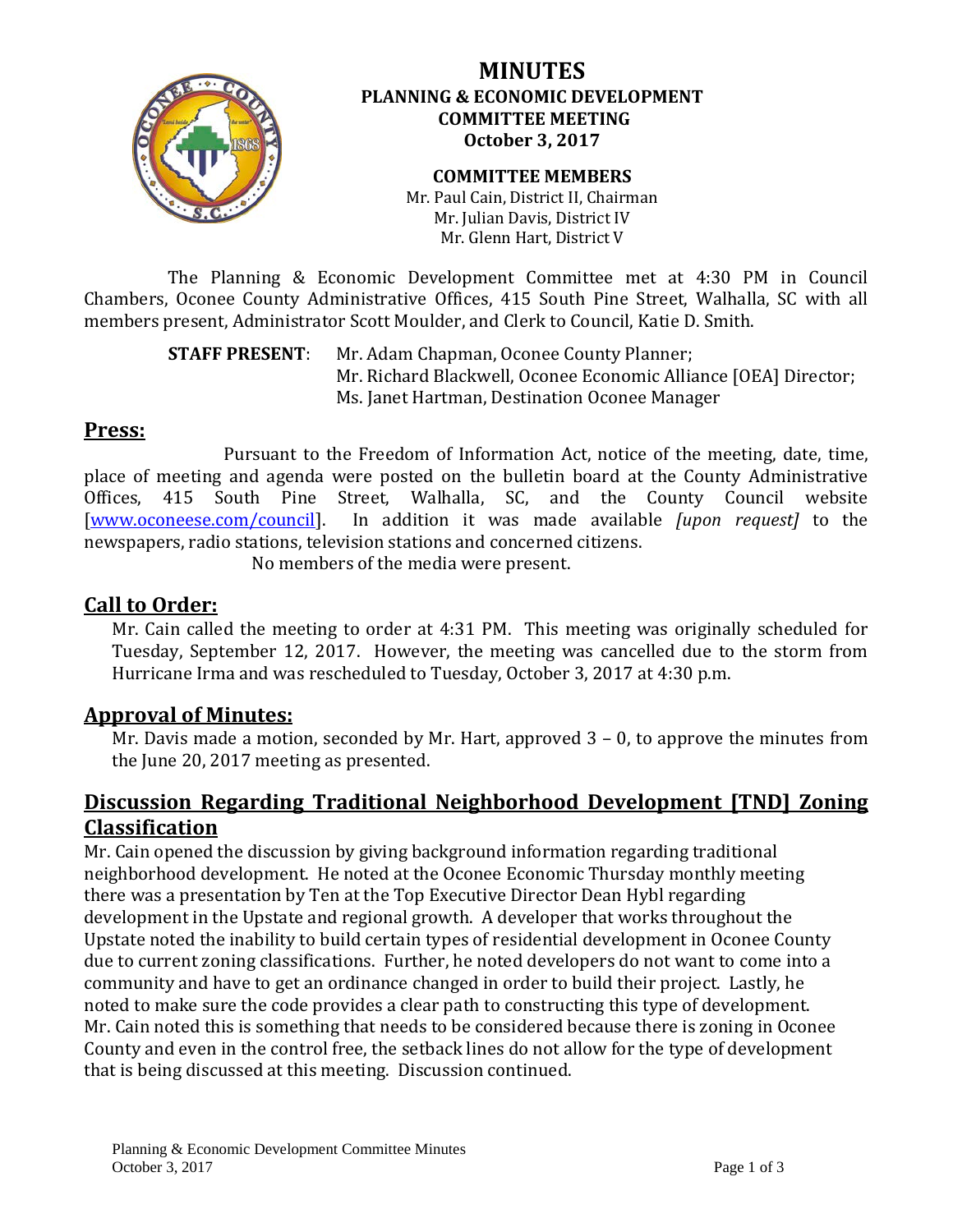### Mr. Adam Chapman, Planner with Oconee County, addressed the Committee utilizing a PowerPoint presentation [copy filed with these minutes] highlighting the following:

- Patrick Square in Clemson, SC is the model that was used as an example
- Neighborhood with merchants, farmers market, etc.<br>• Developing this type of neighborhood would require
- Developing this type of neighborhood would require one of two options: BZA special exemptions of variations or variances or Planned Development District [PDD]
- Equus, a winery Golf Course multi-residential neighborhood
- Initial rezoning from control free district to PDD is 200 acres at this point
- Rental
- Multi-family
- Control free district set backs
- PDD edits that Planning Commission will look at in the future
- Multi-family townhomes, single family townhomes, mother-in-law suites, etc.
- Buffer zone
- Walkability

Lengthy discussion followed.

Mr. Moulder addressed the Committee noting behind this type of development is the interconnectivity that creates with neighboring properties. The interconnectivity requirements would need to be created between the parcels so the gridded multi or density development connect to each other and alleviate traffic out on the main roads. He noted a possibility is that a neighboring 40 acre site could have this development as well and if properly planned, there could be interconnectivity between the two so that the walkability, rideability, and the neighborhood feel is expanded even into another development. Discussion continued.

Discussion continued to include:

- Infrastructure is dense
- Minimal roads
- More beneficial to developers
- Taxing authority
- Potentially more expensive to maintain roads due to narrow road path, sidewalks, lights, trees, etc.
- Impervious surface requirement

#### **Mr. Davis made a motion, seconded by Mr. Hart, approved 3 – 0, to direct the Planning Commission to start work on a Traditional Neighborhood Development zoning classification.**

## **Economic Development Update**

Mr. Richard Blackwell, Oconee Economic Alliance [OEA] Director, addressed the Committee utilizing a PowerPoint presentation [copy filed with these minutes].

- Destination Oconee, Made in Oconee, NOW Program, Think Oconee, Tri-County Entrepreneurial, etc.
- Educator in the Workforce sponsored by School District of Oconee County [SDOC]
- Economic Development Efforts
- In the last five years, roughly 1,400 new jobs and over \$432 million in new capital investment
- BorgWarner
- Ulbrich
- Oconee County Job Fair
- OITP Workforce Campus<br>• GCCP Spec Building Update
- GCCP Spec Building Update